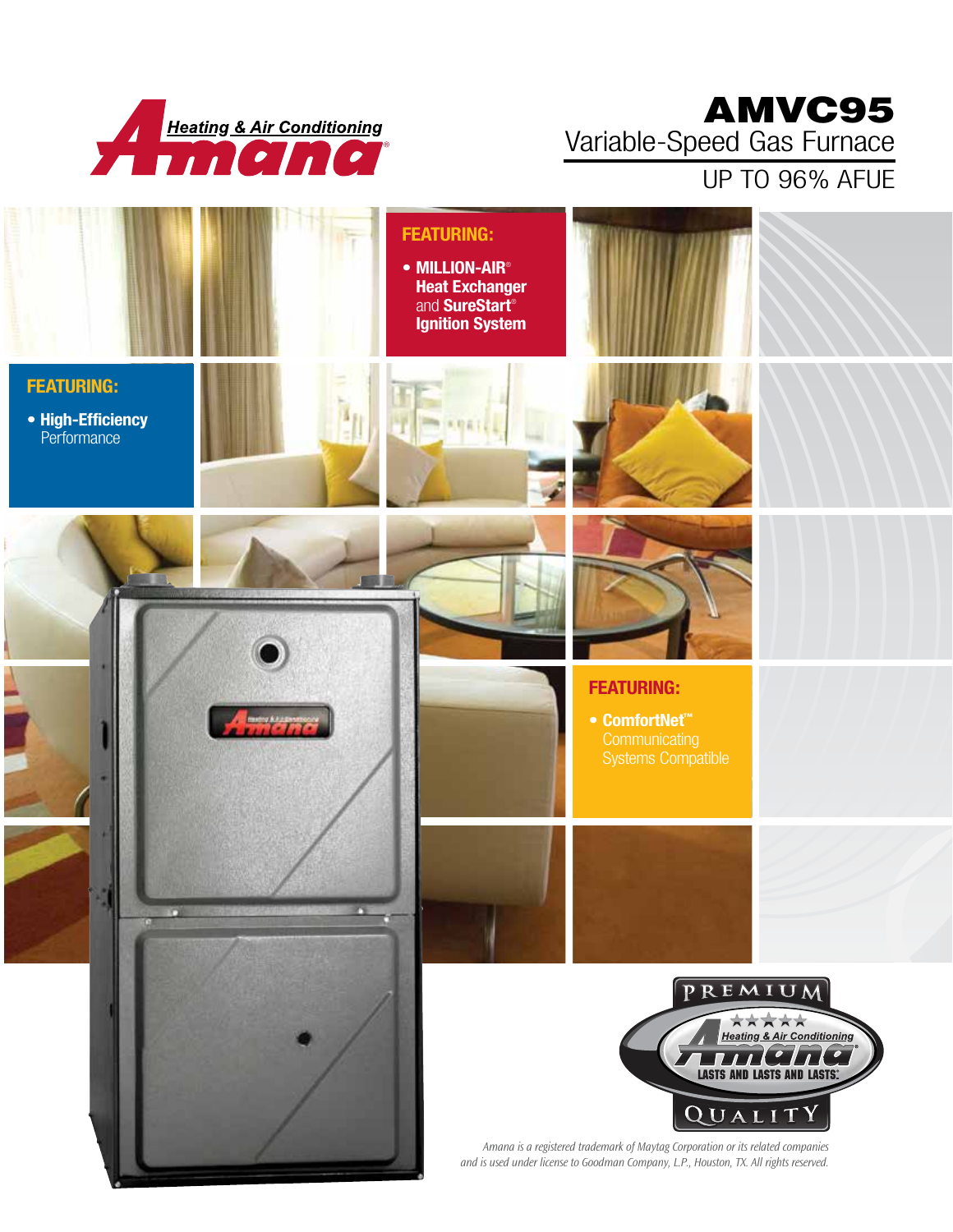

#### Enjoy Luxurious Warmth with Amana® Brand Quality

*Americans have been relying on long-lasting Amana® brand products since 1934, when Amana, Iowa, native George Foerstner accepted the challenge of building a dependable beverage cooler. Since then, the Amana brand has enjoyed* 

*many firsts, including developing the first cold storage locker, being the first manufacturer to nationally market an upright freezer for home use, and introducing the first portable countertop microwave oven.* 

*The residents of Amana, Iowa, began a long history of pioneering and craftsmanship, and that spirit continues today in the manufacturing of quality Amana heating and air conditioning products. From the technology behind our Million-Air® Heat Exchanger to the inclusion of high-quality filter driers in each of our air conditioners and heat pumps, we remain committed to the Amana brand's legacy of providing consumers with heating and cooling products that are built to last.* 

#### **Why are we so proud of this furnace?**

With the premier Amana brand AMVC95 Two-Stage, Variable-Speed ComfortNet™ Communicating Systems Furnace, you will own what we believe to be one of our best furnaces. Not only will this furnace provide your family with years of reliable warmth in even the harshest of winters, it will do so with up to 96% AFUE efficiency.



The heart of your Amana brand furnace is its Million-Air stainless-steel tubular heat exchanger. Formed using our dual-diameter pipe and wrinklebend technologies, the Million-Air is built to last. One of these heat exchangers has endured over two million extreme-temperature test cycles in our laboratory and is still going strong. The durability of this heat exchanger is one of the reasons we know your Amana brand furnace will last for years to come.

#### **SureStart® Ignition System**

A long-lasting silicon nitride igniter is the heart of the Amana brand Furnace's SureStart ignition system, which we believe is significantly more durable than the igniters used in many competitors' gas furnaces.



#### **Energy Efficiency**

After product safety and long-term durability, most new furnace buyers are concerned about energy efficiency. A furnace's efficiency can primarily be determined by two factors: its AFUE rating (Annual Fuel Utilization Efficiency), which indicates what percentage of each dollar of natural gas purchased is actually used to heat your home and the type of blower used in the furnace. Your new Amana brand variable-speed furnace offers up to 95% AFUE, one of the highest AFUE ratings in the industry.

**Comfo** 

And its variable-speed blower makes this furnace even more efficient. The low constant fan setting typically uses as little energy as that needed to run a 100-watt light bulb. As the furnace runs in low-heat capacity, the unit is able to deliver even warmth throughout the house. The Amana brand AMVC95 Variable-Speed Furnace is one of the most efficient furnaces we manufacture.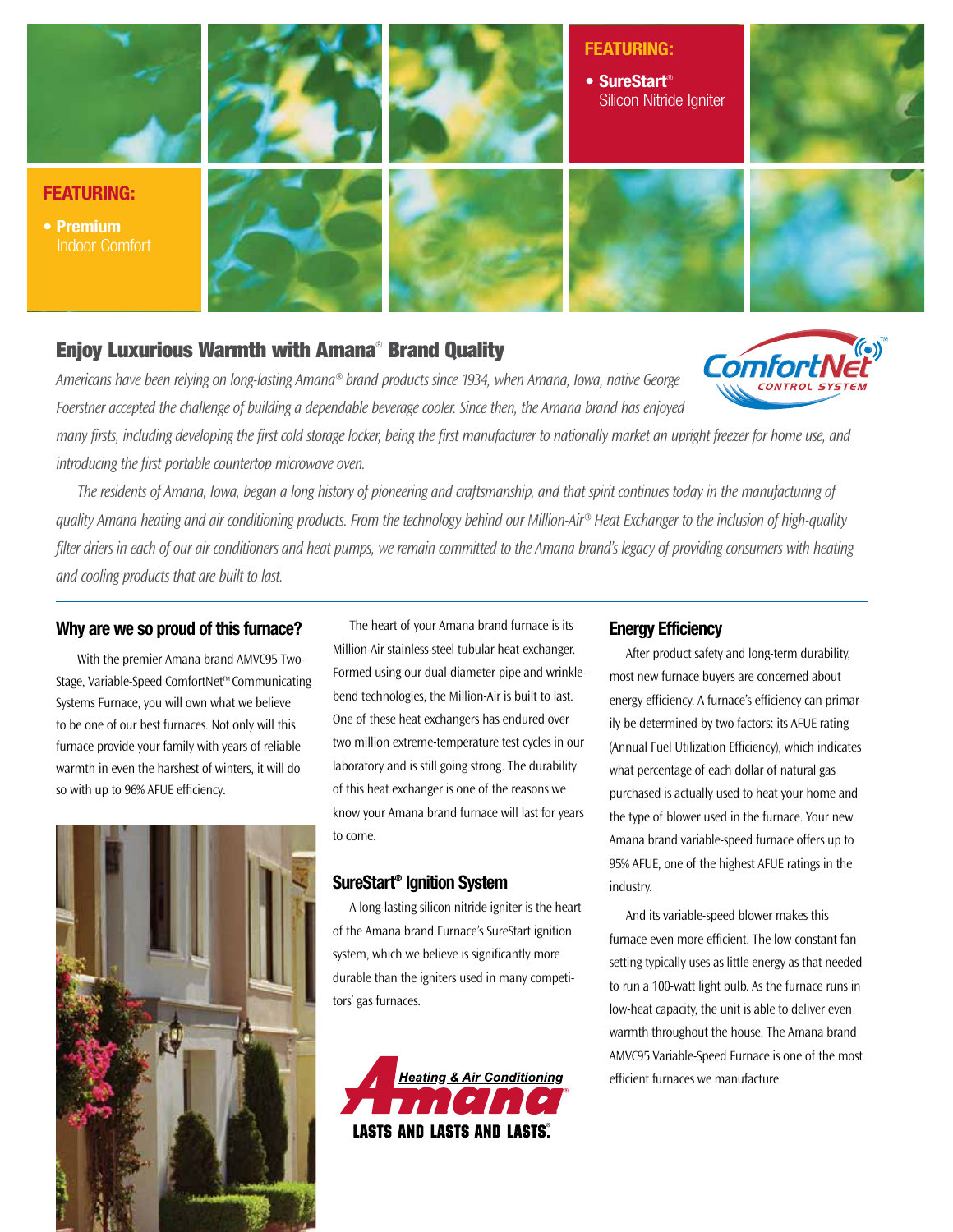

### **Featuring:**

**•** Premium **Performance**



### **Featuring:**

**•** Premium **Amana**®  **brand Quality** 



#### **Built to Last**

Your Amana® brand AMVC95 Variable-Speed Furnace's cabinet is built using high-quality, leather grain-textured, post-painted steel to resist rust and corrosion. Its elegant design and attractive two-tone architectural gray and executive gray color scheme complement other Amana brand heating and cooling equipment.



#### **Premium Performance**

We're so confident in the lasting power of your Amana brand AMVC95 Variable-Speed Furnace that we protect it with what we believe to be some of the best standard warranties\* and extended service plans in the industry — including a **Lifetime Unit Replacement Limited Warranty\* for as long as you own your home**. If the heat exchanger on this unit fails on the original, registered owner, WE WILL SUPPLY A NEW UNIT FOR FREE. All remaining functional parts are covered by a **10-Year Parts Limited Warranty**.\*

For even greater peace of mind, ask your dealer or visit our web site at www.amana-hac. com for more details about Asure<sup>SM</sup> an affordable Parts and Labor Extended Service Plan for your entire Amana brand HVAC system.†

#### **Additional Information**

Before purchasing this appliance, read important information about its estimated annual energy consumption, yearly operating cost, or energy efficiency rating that is available from your retailer.

# premium Warranty\* Protection





*\*Complete warranty details available from your local dealer or at www.amana-hac.com. To receive the Lifetime Unit Replacement Limited Warranty (good for as long as you own your home) and 10-Year Parts Limited Warranty, online registration must be completed within 60 days of installation. Online registration is not required in California or Quebec. † Extended Service Plans not available in all states. Ask your dealer for full details.*

## The Amana® brand **AMVC95** High-Efficiency Gas Furnace Advantages:

- Up to 96% AFUE
- ComfortNet<sup>™</sup> Communicating Systems Compatible Control
- Million-Air<sup>®</sup> Stainless-Steel Tubular Primary Heat Exchanger and Stainless-Steel Secondary Heat Exchanger
- SureStart® Silicon Nitride Igniter
- Two-Stage Gas Valve
- Baked-Enamel Finish
- Corrosion-Resistent Vent Blower
- Variable-Speed Blower
- Fully Insulated Cabinet